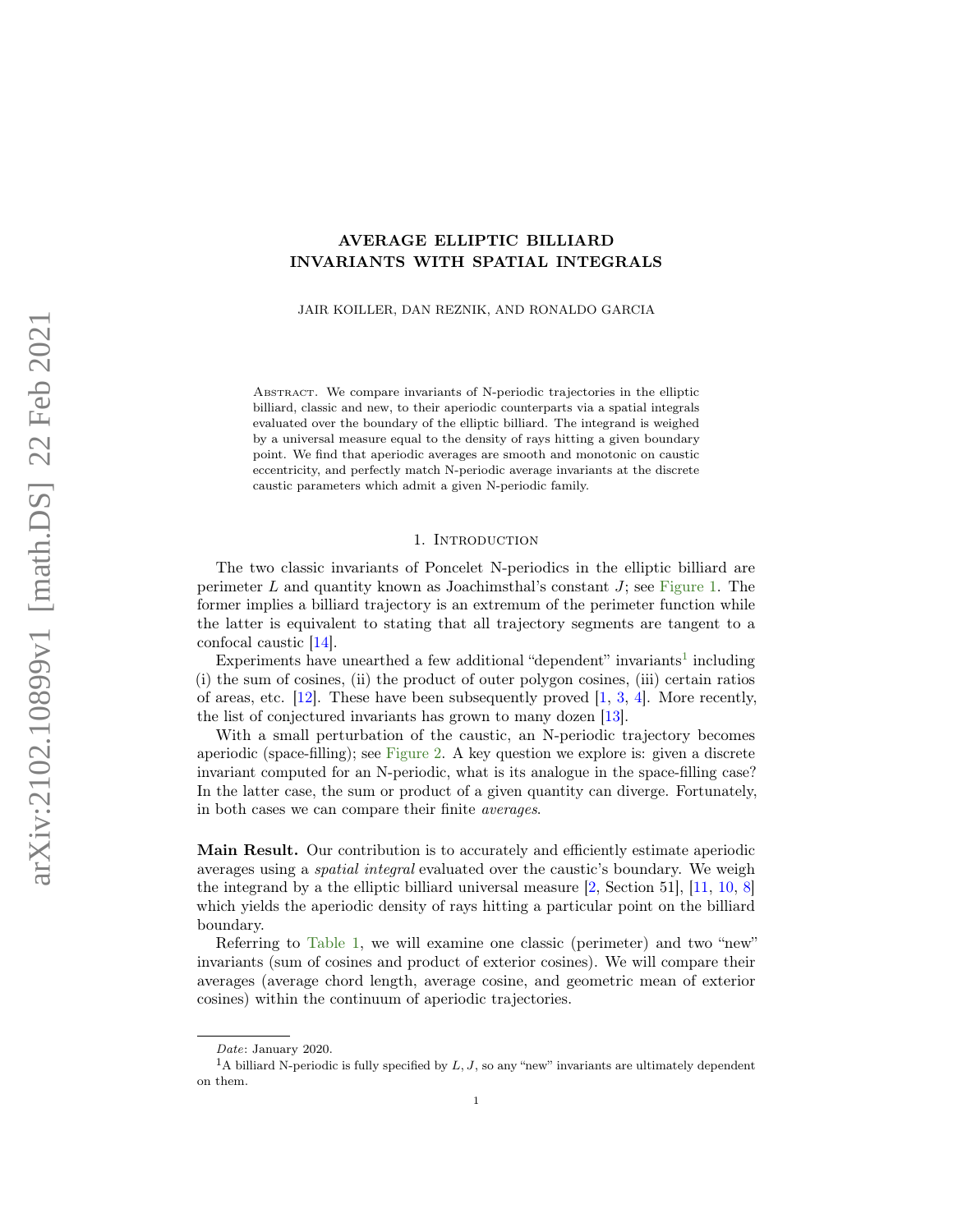<span id="page-1-3"></span><span id="page-1-0"></span>

Figure 1. Left: A 5-periodic trajectory (blue) in the elliptic billiard (black), whose vertices are bisected by the ellipse normals (black arrows). The Poncelet family remains tangent to a confocal elliptic caustic (brown). A second, same perimeter 5-periodic is also shown (dashed blue). The outer polygon (green) has sides tangent to the elliptic billiard at the vertices of the N-periodic. Right: discrete confocal caustics (brown) associated with N-periodics, N=3,...,7. Show are sample 3-, 4-, and 5-periodics (dashed red, dashed green, solid blue, respectively) sharing one common vertex  $P_1$ .

<span id="page-1-1"></span>

<span id="page-1-2"></span>Figure 2. Two regimes of aperiodic, space-filling trajectories in an elliptic billiard, reproduced from [\[12\]](#page-8-1). Left: initial ray  $P_1P_2$  does not pass between the foci, confocal caustic is ellipse. Left: initial ray passes between the foci, confocal caustic is hyperbola.

| invariant               | formula            | from              | average        |
|-------------------------|--------------------|-------------------|----------------|
|                         | elliptic functions | classic           | L/N            |
| $\sum$ cos $\theta_i$   | $LJ-N$             | $\left[12\right]$ | $(LJ)/N-1$     |
| $\prod$ cos $\theta_i'$ |                    | 12                | geometric mean |

Table 1. Three N-periodic invariants whose averages are compared to those displayed by their aperiodic counterparts. A "?" means no closed expression has yet been derived.

Article Structure. In [Section 2](#page-2-0) we review preliminary concepts and definitions. In [Sections 3](#page-3-0) to [5](#page-6-0) we calculate, via spatial integrals, the (i) average sidelength (i.e., average perimeter), (ii) average cosine, and (iii) geometric mean of outer cosines. We then compare them with the values predicted by either closed form or numeric computation of the original quantities in the N-periodic case, showing that they lie at consistent locations within the continuum of confocal caustics. Unanswered questions and/or future work appear in [Section 6.](#page-7-0)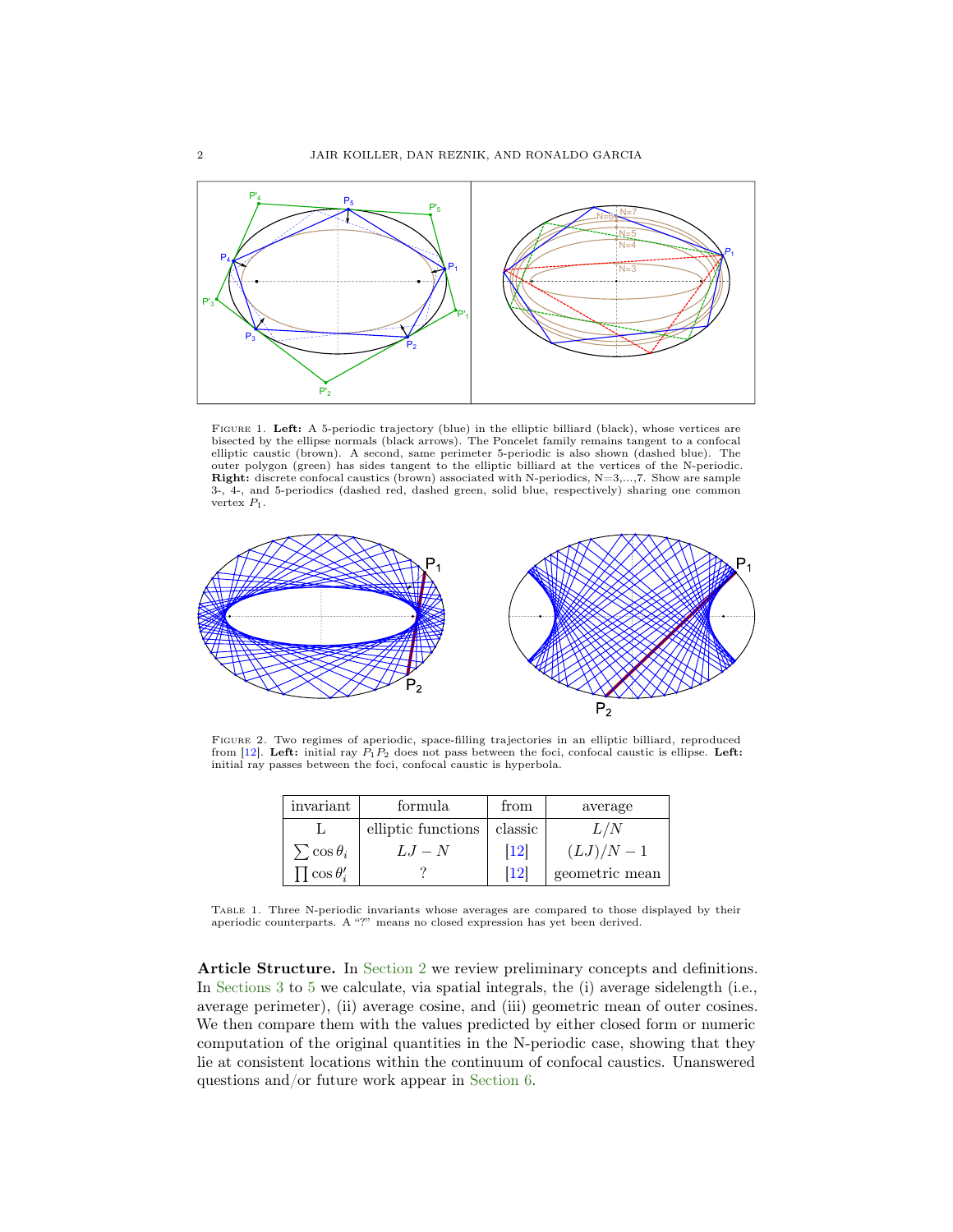<span id="page-2-4"></span><span id="page-2-1"></span>

FIGURE 3. The tangent to a chosen point  $P_c$  on the caustic intersects the elliptic billiard at  $P_1$ and  $P_2$ . Let  $\theta_1$  (resp.  $\theta_2$ ) be the angle between segment  $P_1P_2$  and the next  $P_{c,1}$  (resp. previous  $P_{c,2}$ ) tangent to the caustic (dashed blue). The outer angle  $\theta'$  associated with  $P_c$  is measured at the intersection  $P'_{12}$  of the tangents to the billiard (dashed green) at  $P_1$  and  $P_2$ .

## 2. Preliminaries

<span id="page-2-0"></span>Let  $(\mathcal{E}, \mathcal{E}_c)$  denote the outer and inner ellipses in the confocal pair given by:

$$
\mathcal{E}: \ \frac{x^2}{a^2} + \frac{y^2}{b^2} = 1, \quad \mathcal{E}_c: \ \frac{x^2}{a_c^2} + \frac{y^2}{b_c^2} = 1
$$

Let  $c^2 = a^2 - b^2 = a_c^2 - b_c^2$ . Let  $\mathcal{A} = \text{diag}[1/a^2, 1/b^2]$ . Joachimsthal's constant at a point  $\delta$  on  $\mathcal E$  is given by  $\langle A.P, v \rangle$ , where v is the unit incoming vector [\[14\]](#page-8-0). J is also given by:

$$
J = \frac{\sqrt{\lambda}}{ab}
$$

where  $\lambda = a^2 - a_c^2 = b^2 - b_c^2$ .

Referring to Fig. [3,](#page-2-1) let  $P_c$  be a point on the caustic, and  $P_1, P_2$  be the intersections of the tangent through  $P_c$  with the outer ellipse. These are given by:

<span id="page-2-2"></span>(1) 
$$
P_1 = (x_1, y_1) = \frac{1}{\psi} \left[ a_c^2 a (ab_c^4 x_c - \zeta b y_c), b_c^2 b (ba_c^4 y_c + \zeta a x_c) \right]
$$

<span id="page-2-3"></span>(2) 
$$
P_2 = (x_2, y_2 = \frac{1}{\psi} \left[ a_c^2 a (ab_c^4 x_c + \zeta b y_c), b_c^2 b (ba_c^4 y_c - \zeta a x_c) \right]
$$

$$
\zeta = \sqrt{a^2 - a_c^2} \sqrt{b_c^4 x_c^2 + a_c^4 y_c^2}
$$

$$
\psi = a^2 b_c^4 x_c^2 + b^2 a_c^4 y_c^2
$$

Given a confocal caustic (say parametrized by its minor axis  $b_c$ ) let  $P_i$  be the vertices of an associated aperiodic trajectory.  $i = 1, ..., \infty$ . The asymptotic average  $\overline{g}$  of some vertex-evaluated quantity  $g(P_i)$  is given by: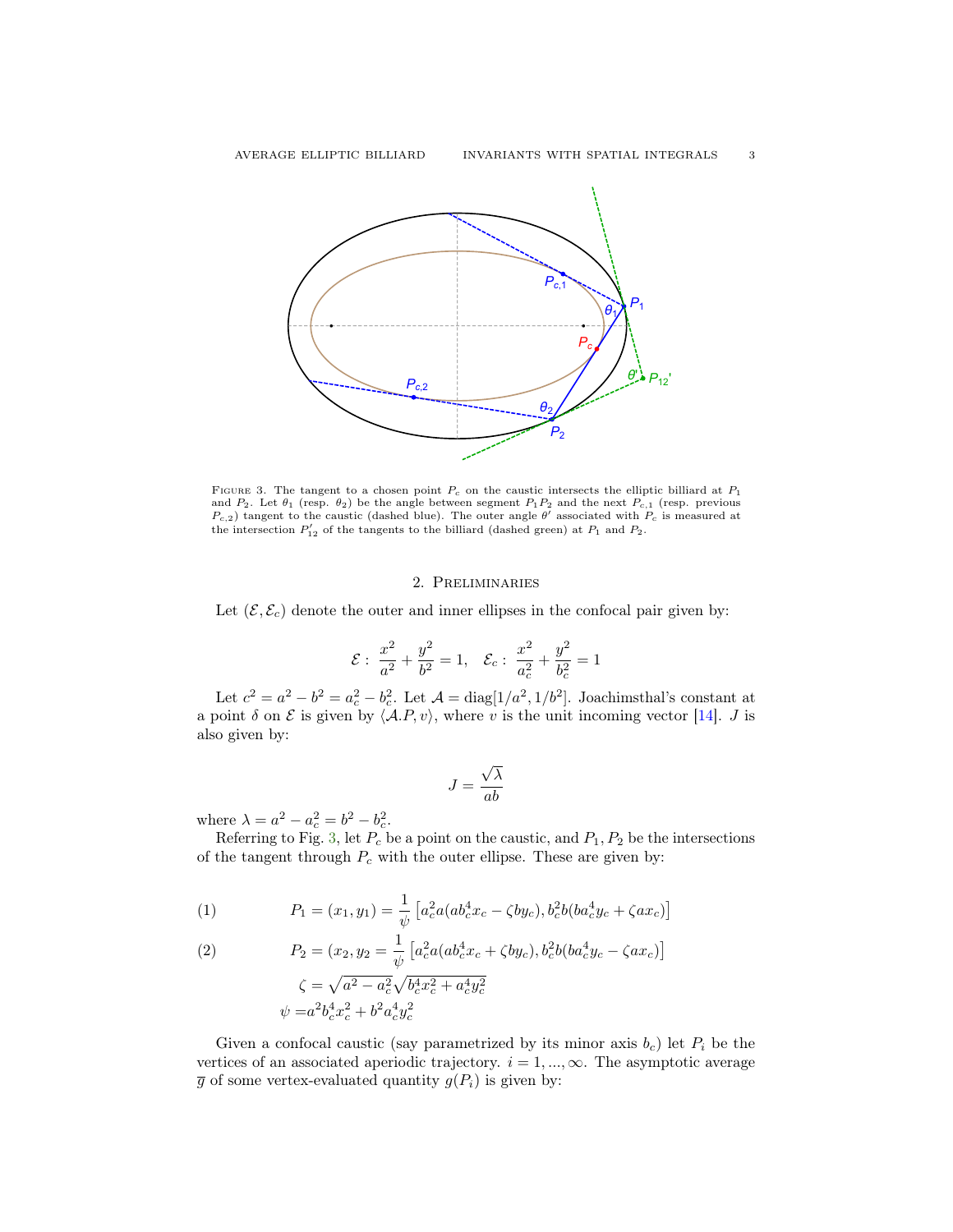<span id="page-3-3"></span>(3) 
$$
\overline{g} = \lim_{N \to \infty} \frac{1}{N} \sum_{i=1}^{k} g(P_i)
$$

<span id="page-3-1"></span>One can evaluate  $g(s)$ , for example at either intersection  $P_1$  or  $P_2$  in Figure [3.](#page-2-1)

The billiard map is an involution of the pair  $(P, P_c)$  of a point on  $\mathcal E$  and  $\mathcal E_c$ respectively to new points There is change of variables  $s \to x$  which linearizes the billiard map,  $x \to x + \tau$  [\[5,](#page-8-10) Chapter 13], [\[9,](#page-8-11) [6,](#page-8-12) [15\]](#page-8-13).

Let  $\rho$  be the density of an invariant measure normalized such that  $\oint \rho(x)ds = 1$ . This can be regarded as the density of rays associated with  $x$ . The following universal measure has been derived for the elliptic billiard, independent of  $\tau$ :

$$
(4) \t\t dx = \kappa_c^{2/3} ds
$$

The above allows us to replace [\(3\)](#page-3-1) with the following spatial integral:

(5) 
$$
\overline{g} = \frac{1}{\oint \kappa_c^{2/3} ds} \oint g(s) \kappa_c^{2/3} ds.
$$

Auxiliary expressions. Arc length and curvature along the caustic ellipse are given by:

<span id="page-3-2"></span>
$$
ds = (a_c^2 \sin^2 u + b_c^2 \cos^2 u)^{1/2} du
$$
  

$$
\kappa_c = (a_c b_c)^{2/3} (a_c^2 \sin^2 u + b_c^2 \cos^2 u)^{-3/2}
$$

so that:

$$
\rho = dx = \kappa_c^{2/3} ds
$$
  
=  $(a_c b_c)^{2/3} (a_c^2 \sin^2 u + b_c^2 \cos^2 u)^{-1/2}$   
=  $\frac{(a_c b_c)^{2/3}}{\sqrt{a_c^2 y^2/b_c^2 + b_c^2 x^2/a_c^2}} = \frac{(a^2 - \lambda)^{\frac{1}{3}} (b^2 - \lambda)^{\frac{1}{3}}}{\sqrt{a^2 - \lambda - (a^2 - b^2) \cos^2 u}}$ 

Below we will be also expressing certain average quantities in terms of the following Jacobi elliptic functions of the first and third kind, respectively [\[7,](#page-8-14) Introduction]:

$$
K(m) = \int_0^{\frac{\pi}{2}} \frac{d\alpha}{\sqrt{1 - m^2 \sin^2 \alpha}}
$$

$$
\Pi(n, m) = \int_0^{\frac{\pi}{2}} \frac{d\alpha}{(1 - n^2 \sin^2 \alpha)\sqrt{1 - m^2 \sin^2 \alpha}},
$$

### 3. Average Sidelength

<span id="page-3-0"></span>We constuct a spatial integral to compute  $\overline{L}$ , the average sidelength in an aperiodic trajectory and compare it with  $L/N$  for an N-periodic.

The distance between two consecutive points  $P_1$  and  $P_2$  of a billiard orbit parametrized by the point  $P_c = [x_c, y_c]$  in the confocal caustic is given by: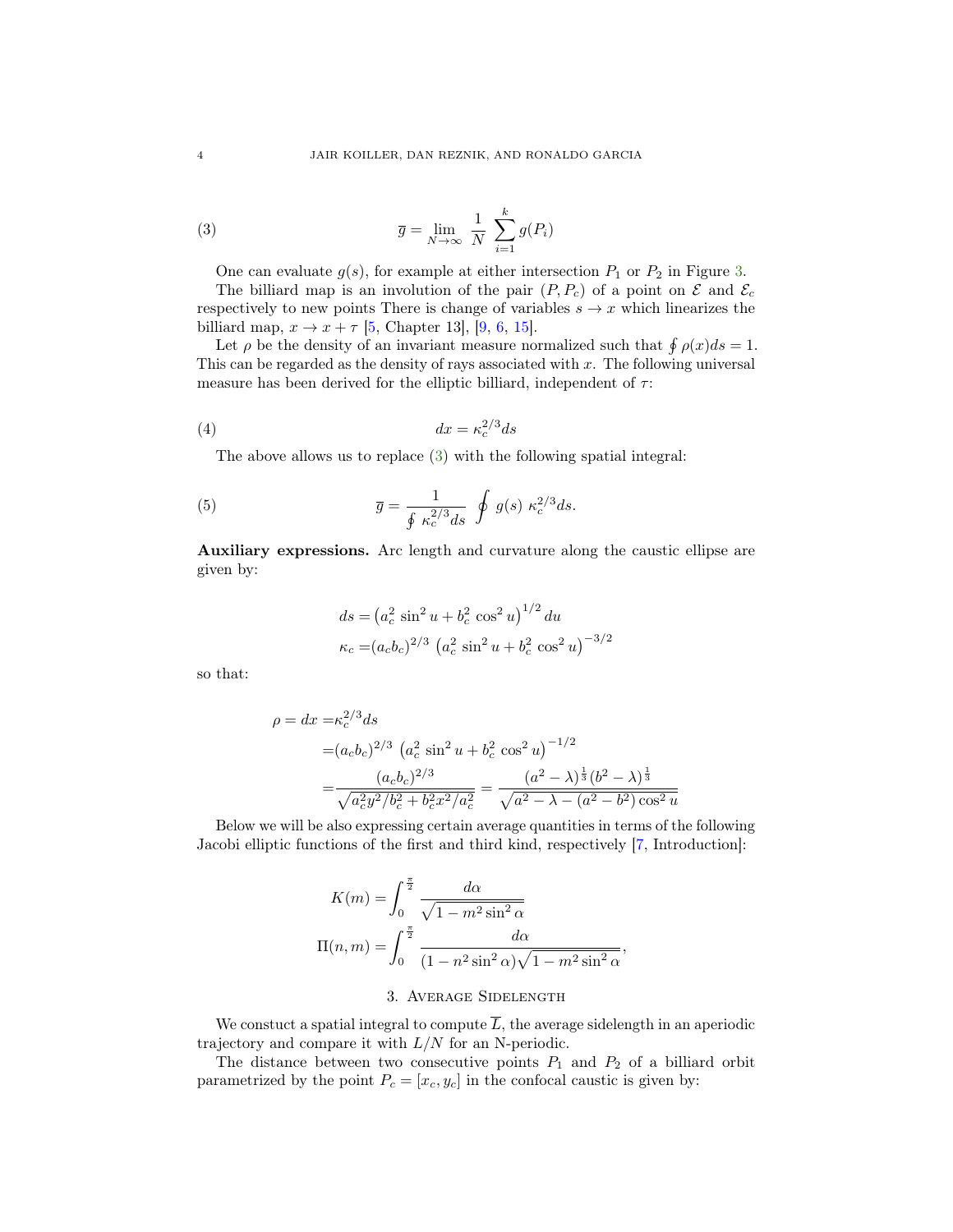$$
l_{12} = \frac{2ab\sqrt{a^2b_c^4x_c^2 + a_c^4b^2y_c^2 - a_c^4b_c^4}\sqrt{a_c^4y_c^2 + b_c^4x_c^2}}{a^2b_c^4x_c^2 + a_c^4b^2y_c^2}
$$
  
Therefore,  $P_c = [\sqrt{a^2 - \lambda} \cos u, \sqrt{b^2 - \lambda} \sin u]$  leads to  

$$
l_{12}(u) = 2ab\sqrt{\lambda} \frac{c^2 \cos^2 u - (a^2 - \lambda)}{\lambda c^2 \cos^2 u - (a^2 - \lambda)b^2}
$$

$$
l(u) = l_{12}\kappa_c^{2/3}ds = \frac{c_1\sqrt{a^2 - \lambda - c^2 \cos^2 u}}{b^2(a^2 - \lambda) - \lambda c^2 \cos^2 u}
$$

$$
c_1 = 2ab\sqrt{\lambda}\sqrt[3]{a^2 - \lambda}\sqrt[3]{b^2 - \lambda}
$$

$$
\overline{L} = \frac{1}{\oint \kappa_c^{2/3}ds} \int_0^{2\pi} l(u) du
$$

In terms of the elliptic integrals  $K$  and  $\Pi$  we have that:

$$
\int \kappa_c^{\frac{2}{3}} ds = \int_0^{2\pi} \frac{(a^2 - \lambda)^{\frac{1}{3}} (b^2 - \lambda)^{\frac{1}{3}}}{\sqrt{s_3} \sqrt{1 - s_3 \cos^2 u}} du
$$
  
= 
$$
\frac{4(a^2 - \lambda)^{\frac{1}{3}} (b^2 - \lambda)^{\frac{1}{3}}}{\sqrt{s_3}} K(\sqrt{s_3})
$$
  

$$
\int_0^{2\pi} l(u) du = \frac{c_1}{b^2} \frac{(2s_5 - 2s_3) \Pi (s_5, \sqrt{s_3}) + 2s_3 K (\sqrt{s_3})}{s_5}
$$
  

$$
s_3 = \frac{c^2}{a^2 - \lambda}, \quad s_5 = \frac{\lambda s_3}{b^2}
$$

Therefore,

$$
\overline{L} = \frac{2a}{\sqrt{\lambda} K \left(\sqrt{s_3}\right)} \left( \left(-b^2 + \lambda\right) \Pi \left(\frac{\lambda s_3}{b^2}, \sqrt{s_3}\right) + K \left(\sqrt{s_3}\right) b^2 \right)
$$

Numerical results are shown in [Figure 4](#page-5-0) for three different billiard aspect ratios. Notice points on each curve report the average perimeters  $L/N$  obtained with N-periodics at the required caustic parameters  $\lambda$ .

# 4. Average Cosine

We evaluate the average cosine  $\overline{C}$  for aperiodics with a spatial integral. Using the Joachimstall invariant we obtain:

(7) 
$$
\cos \theta_1 = \frac{J^2 a^4 b^4}{2(a^4 y_1^2 + b^4 x_1^2)} - 1 = \frac{\lambda a^2 b^2}{2(a^4 y_1^2 + b^4 x_1^2)} - 1
$$

$$
= \frac{\lambda}{2d_1 d_2} - 1, \ d_1 = |P_1 - F_1|, \ d_2 = |P_1 - F_2|
$$

Let  $\cos \theta(u) = (\cos \theta_1(u) + \cos \theta_2(u))/2$ . Let  $a_c =$  $\overline{a^2-\lambda},\ b_c\ =\ \sqrt{\phantom{a}}$  $b^2 - \lambda$  and  $(x_c, y_c) = (a_c \cos u, b_c \sin u).$ 

Using  $(1)$  and  $(2)$  it follows that: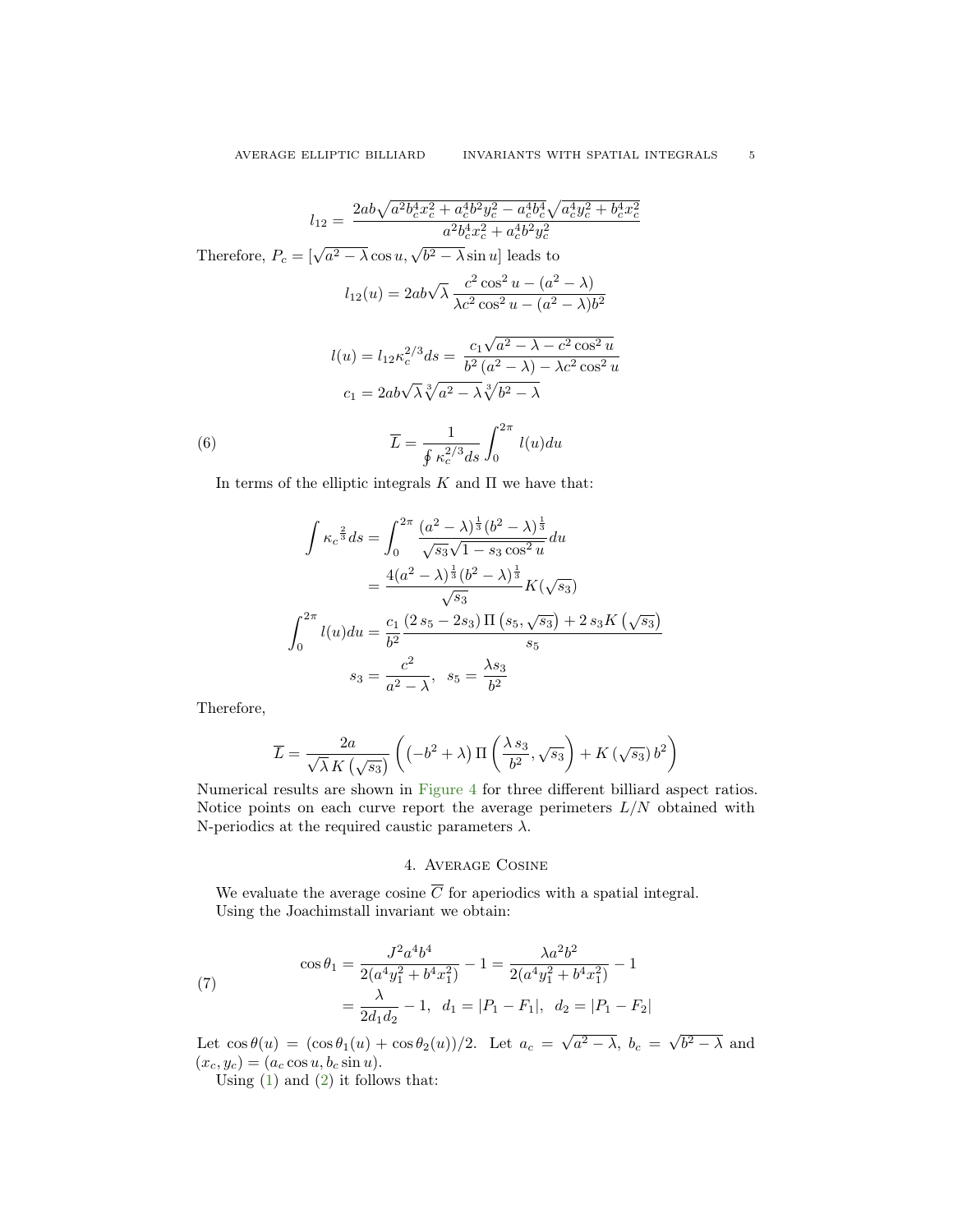<span id="page-5-1"></span><span id="page-5-0"></span>

FIGURE 4. The value of the average sidelengths vs  $1 - \lambda$ ,  $b = 1$ , and three values of a. The dots show agreement of the value with  $L/N$  for various non-intersecting N-periodics. When  $1 - \lambda$  is zero, the average perimeter tends to 2a.

$$
\cos \theta(u) = \frac{r_1 + r_2 \cos^2 u}{r_3 + r_4 \cos^2 u} = \frac{r_1}{r_3} \frac{1 - s_1 \cos^2 u}{1 - s_2 \cos^2 u}
$$
  
\n
$$
r_1 = (a^2 - \lambda)(a^2 b^2 - c^2 \lambda)(2a^2 b^2 - 2a^2 \lambda + b^2 \lambda)
$$
  
\n
$$
r_2 = -c^2 (a^2 b^2 - (a^2 + b^2) \lambda)(2a^2 b^2 - 2a^2 \lambda - 2b^2 \lambda + \lambda^2)
$$
  
\n
$$
r_3 = -2(a^2 - \lambda)(a^2 b^2 - c^2 \lambda)^2
$$
  
\n
$$
r_4 = (2c^2 (a^2 b^2 - (a^2 + b^2) \lambda)^2)
$$
  
\n
$$
s_1 = -\frac{r_2}{r_1}, \quad s_2 = -\frac{r_4}{r_3}
$$

Substituting  $\cos \theta$  above for g in [\(5\)](#page-3-2) and obtain the spatial integral for the average cosine. Therefore it follows that

$$
\int dx = \int_0^{2\pi} \kappa_c^{\frac{2}{3}} ds = \int_0^{2\pi} \frac{(a^2 - \lambda)^{\frac{1}{3}} (b^2 - \lambda)^{\frac{1}{3}}}{\sqrt{s_3} \sqrt{1 - s_3 \cos^2 u}} du
$$
\n
$$
(8) \quad \int \kappa_c^{\frac{2}{3}} \cos \theta ds = \int_0^{2\pi} \kappa_c^{\frac{2}{3}} \cos \theta du = s_4 \int_0^{2\pi} \frac{1 - s_1 \cos^2 u}{(1 - s_2 \cos^2 u) \sqrt{1 - s_3 \cos^2 u}} du
$$
\n
$$
s_3 = \frac{a^2 - b^2}{a^2 - \lambda}, \quad s_4 = \frac{r_1}{r_3 \sqrt{s_3}} (a^2 - \lambda)^{\frac{1}{3}} (b^2 - \lambda)^{\frac{1}{3}}
$$

In terms of the elliptic integrals  $K$  and  $\Pi$  it follows that:

$$
\overline{C} = \frac{r_1}{r_3} \frac{(s_2 - s_1) \Pi \left(s_2, \sqrt{s_3}\right) + s_1 K \left(\sqrt{s_3}\right)}{s_2 K \left(\sqrt{s_3}\right)}
$$

In [\[12,](#page-8-1) [1,](#page-8-2) [3\]](#page-8-3) the following expression was presented for the invariant sum of cosines in N-periodics: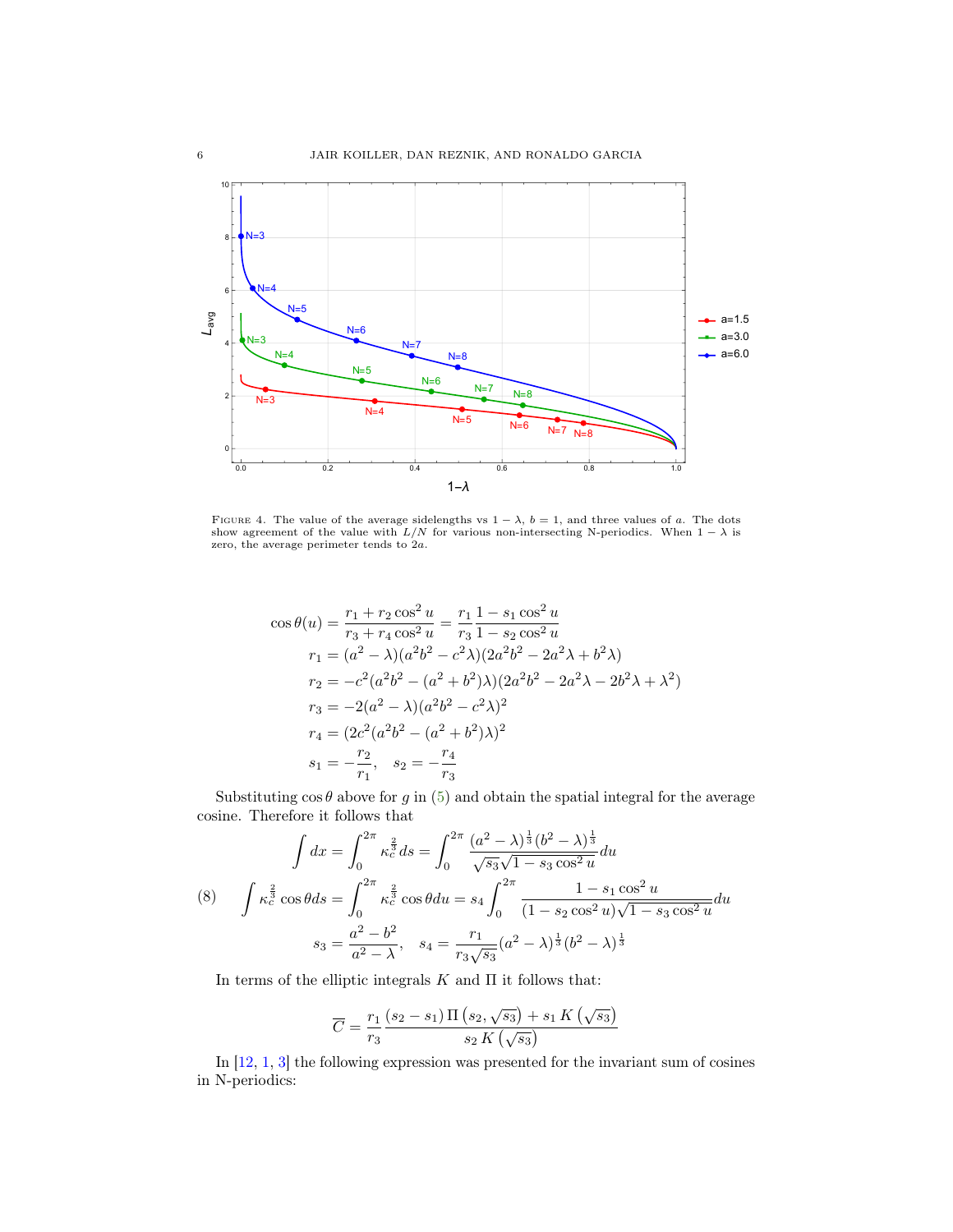<span id="page-6-2"></span><span id="page-6-1"></span>

FIGURE 5. The average cosine vs  $1 - \lambda$ ,  $b = 1$  for three values of a, with  $b = 1$ . The dots show agreement of the value with  $JL/N - 1$  for various non-intersecting N-periodics. When  $1 - \lambda$  is one (resp. zero), the average cosine tends to 1 (resp. −1).

$$
\sum \cos \theta_i = JL - N
$$

Therefore the average cosine for N-periodics is simply  $JL/N - 1$ . [Figure 5](#page-6-1) shows results obtained with spatial integration, and that they agree with the values predicted for N-periodics at the appropriate locations.

Sum of curvatures to two-thirds. In [\[13\]](#page-8-5) we show conservation of  $\sum_{i} k_i^{2/3}$  is a corollary to the sum of cosines, where  $\kappa_i$  denotes the curvature of the outer ellipse at the ith vertex. One can express  $\kappa^{2/3}$  as a linear function of  $\cos \theta$ :

$$
\kappa^{2/3} = (ab)^{-\frac{4}{3}} \left(\frac{x^2}{a^4} + \frac{y^2}{b^4}\right)^{-1} = \frac{(ab)^{\frac{2}{3}}}{d_1d_2} = \frac{4(ab)^{-\frac{2}{3}}}{|\nabla f|^2} = (ab)^{-\frac{4}{3}} \left(\frac{1 + \cos\theta}{2J^2}\right) - 1
$$

Therefore, the sum of  $\kappa^{2/3}$  is also invariant and its average value will be given by:

$$
\overline{\kappa^{2/3}} = \frac{1}{\oint \kappa_c^{2/3} ds} \oint \kappa^{2/3}(s) \kappa_c^{2/3} ds.
$$

# 5. Geometric Mean of Outer Cosines

<span id="page-6-0"></span>Referring to Figure [1,](#page-1-0) let  $\theta_i'$  denote the ith internal angle of the outer polygon whose sides are tangent to the elliptic billiard at the vertices of an N-periodics. The product of  $\theta_i'$  is invariant over N-periodics, for all N [\[1,](#page-8-2) [3\]](#page-8-3). The geometric mean  $\overline{C'}$ of  $\theta_i'$  is given asymptotically by:

$$
\overline{C'} = \lim_{k \to \infty} \left( \prod_{i=1}^k \cos \theta'_i \right)^{1/k}
$$

To work with spatial integrals we must first convert the above to a sum: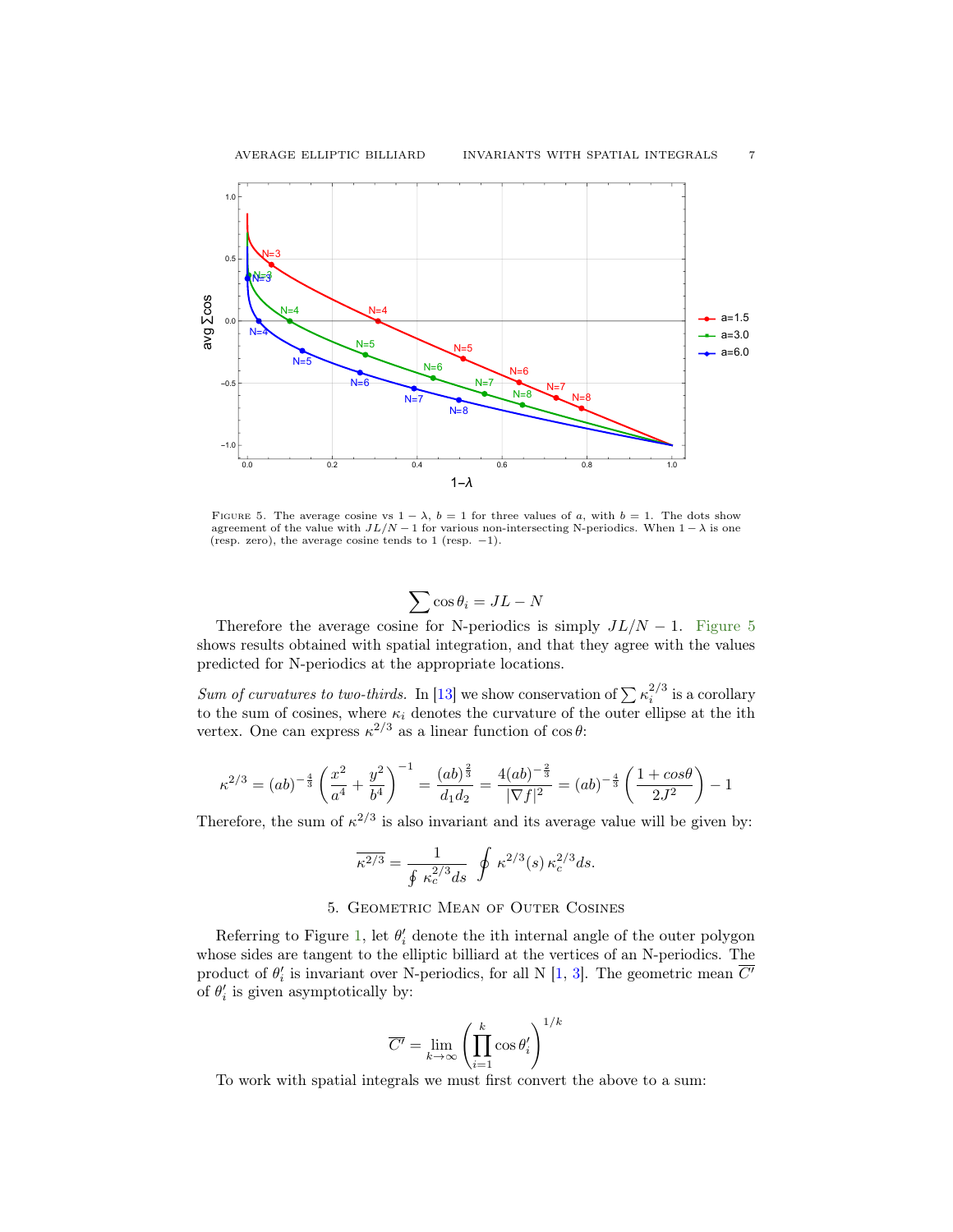<span id="page-7-1"></span>

FIGURE 6. Average cosines (red) and geometric mean of outer cosines (green) vs.  $b_c$ , the minor semiaxes of the caustic. Here  $a = 5, b = 1$ . Blue dashed vertical lines mark the  $b_c$  for nonintersecting orbits. Dashed green: past the  $N = 4$  caustic, the latter, the latter is reflected about the x axis showing proximity to the average cosine.

$$
\log \overline{C'} = \lim_{k \to \infty} (1/k) \sum_{i=1}^k \log |\cos \theta'_i|
$$

As before, replace the above time average by the following spatial integral:

$$
\log \overline{C'} = \frac{1}{\oint \kappa_c(s)^{2/3} ds} \oint \log |\cos \theta'(s)| \,\kappa_c^{2/3} ds
$$

A quick look on a picture shows that in order to compute  $\cos \theta'$  it suffices to make the scalar product of the normalized gradients at the points  $P_1, P_2$ .

(9)  
\n
$$
\cos \theta' = \frac{x_1 x_2/a^2 + y_1 y_2/b^2}{(x_1^2/a^2 + y_1^2/b^2)^{1/2} (x_2^2/a^2 + y_2^2/b^2)^{1/2}}
$$
\n
$$
\cos \theta' = -\frac{c_a \sqrt{-a^2 c^2 \cos^2 u + (a^2 - \lambda)^2}}{\sqrt{c^2 c_a^2 \cos^2 u - (2b^2 \lambda + c_a)^2 (a^2 - \lambda)}}
$$
\n
$$
c_a = a^2 b^2 - \lambda (a^2 + b^2), \text{ sign}(\cos \theta') = -\text{sign}(c_a)
$$

Numerical results for both average cosines and geometric mean of outer cosines are shown in [Figure 6](#page-7-1) for  $a = 5$  (smaller a make the two spatial averages become to close to each other). For values of  $b_c$  where the trajectory is periodic, results obtained with spatial averages perfectly match numerically-estimated discrete averages computed numerically with N-periodics.

## 6. QUESTIONS

<span id="page-7-0"></span>The following questions are still unanswered:

• Why is the geometric mean of outer aperiodic cosines so close to the average aperiodic cosines?